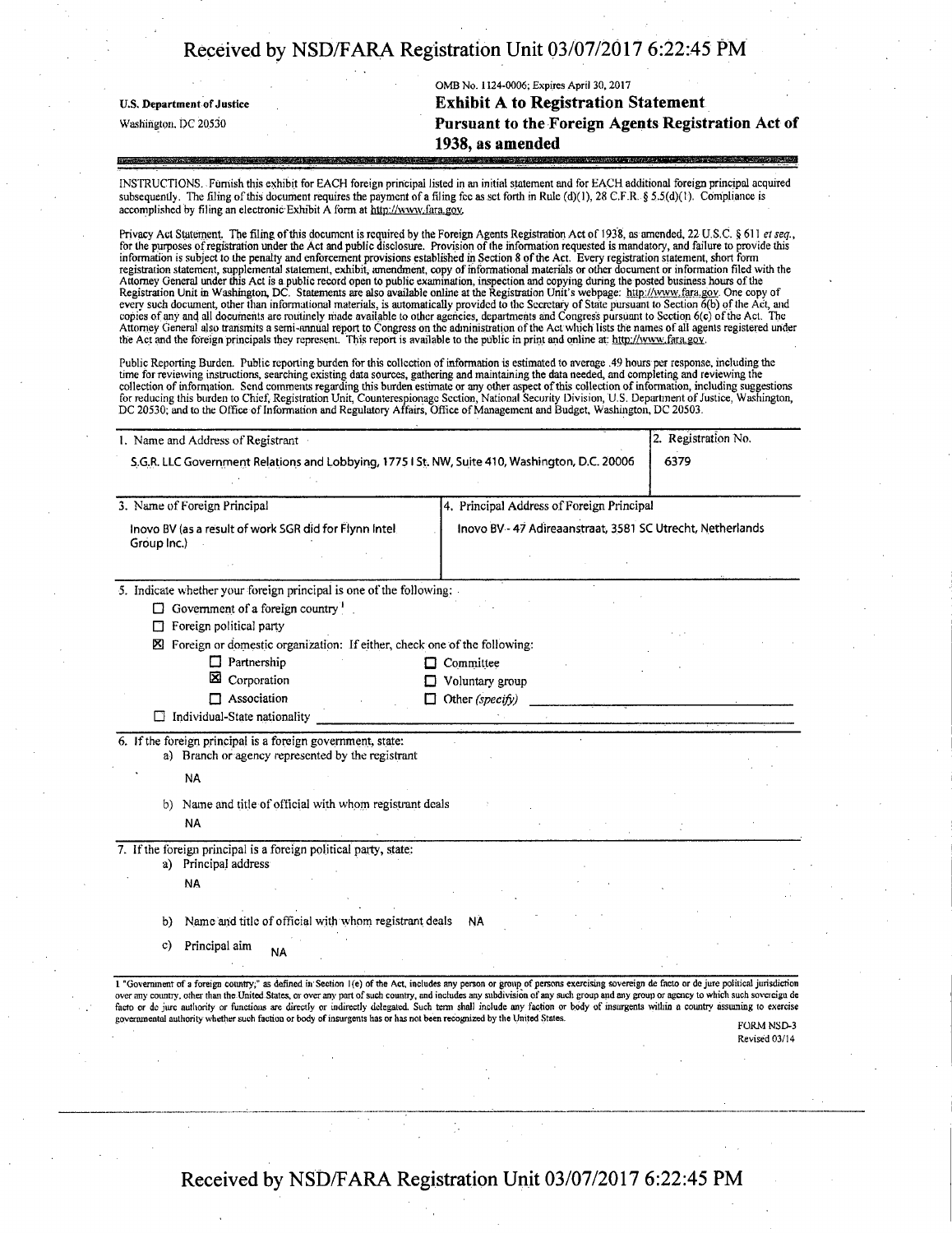8. If the foreign principal is not a foreign government or a foreign political party: a) State the nature of the business or activity of this foreign principal.

Inovo BV is a Dutch company incorporated in 2005 to provide business consultancy services.

b) Is this foreign principal:

NA

| Supervised by a foreign government, foreign political party, or other foreign principal         | Yes $\Box$ No $\boxtimes$ |
|-------------------------------------------------------------------------------------------------|---------------------------|
| Owned by a foreign government, foreign political party, or other foreign principal              | Yes $\Box$ No $\boxtimes$ |
| Directed by a foreign government, foreign political party, or other foreign principal           | Yes $\Box$ No $\boxtimes$ |
| Controlled by a foreign government, foreign political party, or other foreign principal         | Yes $\Box$ No $\boxtimes$ |
| Financed by a foreign government, foreign political party, or other foreign principal           | Yes $\Box$ No $\boxtimes$ |
| Subsidized in part by a foreign government, foreign political party, or other foreign principal | Yes $\Box$ No $\boxtimes$ |

9. Explain fully all items answered "Yes" in Item 8(b), (If additional space is needed, a full insert page must be used)

10. If the foreign principal is an organization and is not owned or controlled by a foreign government, foreign political party or other foreign principal, state who owns and controls it.

According to information received by SGR, Inovo BV is owned and controlled by Ekhim Alptekin,

#### **EXECUTION**

In accordance with 28 U.S.C. § 1746, the undersigned swears or affirms under penalty of perjury that he/she has read the information set forth in this Exhibit A to the registration statement and that he/she is familiar with the contents thereof and that such contents are in their entirety true and accurate to the best of his/her knowledge and belief.

| Date of Exhibit A Name and Title |                                       | Signature |  |
|----------------------------------|---------------------------------------|-----------|--|
| 3/2/2017                         | James C. Courtovich, Managing Partner |           |  |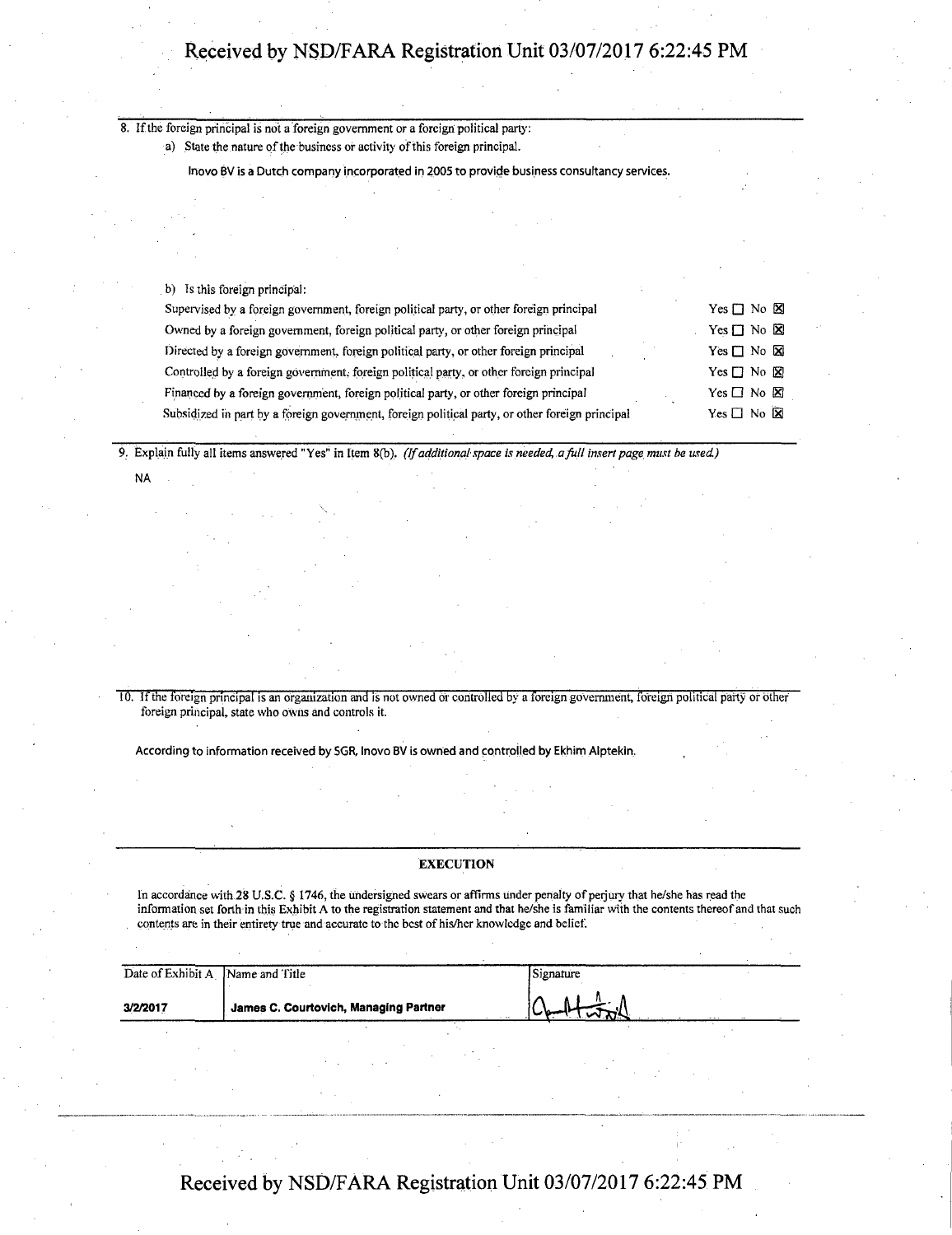|                            | OMB No. 1124-0004, Expires April 30, 2017                 |
|----------------------------|-----------------------------------------------------------|
| U.S. Department of Justice | <b>Exhibit B to Registration Statement</b>                |
| Washington, DC 20530       | Pursuant to the Foreign Agents Registration Act of        |
|                            | 1938, as amended                                          |
|                            | Press のおやけ AMP しんほくじょう (の) あたりがく アルファリスト そんぽうかい しっしょうかいろん |

INSTRUCTIONS. A registrant must furnish as an Exhibit B copies of each written agreement and the terms and conditions of each oral agreement with his foreign principal, including all modifications of such agreements, or, where no contract exists, a full statement of all the circumstances by<br>reason of which the registrant is acting as an agent of a foreign princ http://www.fara.gov.

Privacy Act Statement. The filing of this document is required for the Forcign Agents Registration Act of 1938, as amended, 22 U.S.C. § 611 et seq.,<br>for the purposes of registration under the Act and public disclosure. Pro the information is subject to the penalty and enforcement provisions established in Section 8 of the Act. Every registration statement, short form<br>registration statement, supplemental statement, exhibit, amendment, copy of every such document, other than informational materials, is automatically provided to the Secretary of State pursuant to Section 6(b) of the Act, and copies of any and all documents are routinely made available to other agencies, departments and Congress pursuant to Section 6(c) of the Act. The<br>Attorney General also transmits a semi-annual report to Congress on the admi the Act and the foreign principals they represent. This report is available to the public in print and online at: http://www.fara.gov.

Public Reporting Burden. Public reporting burden for this collection of information is estimated to average .33 hours per response, including the time for reviewing instructions, searching existing data sources, gathering and maintaining the data needed, and completing and reviewing the collection of information. Send comments regarding this burden estimate or any other aspect of this collection of information, including suggestions<br>for reducing this burden to Chief, Registration Unit, Counterespionage Se

| 1. Name of Registrant                        | <sup>1</sup> 2. Registration No. |
|----------------------------------------------|----------------------------------|
| S.G.R. LLC Government Relations and Lobbying | 6379                             |
|                                              |                                  |

3. Name of Foreign Principal

Inovo BV (as a result of work SGR did for Flynn Intel Group Inc.)

Check Appropriate Box:

- 4.  $\boxtimes$  The agreement between the registrant and the above-named foreign principal is a formal written contract. If this box is checked, attach a copy of the contract to this exhibit.
- 5.  $\Box$  There is no formal written contract between the registrant and the foreign principal. The agreement with the above-named foreign principal has resulted from an exchange Of correspondence. If this box is checked, attach a copy of all pertinent correspondence, including a copy of any initial proposal which has been adopted by reference in such correspondence.
- $6.$   $\Box$  The agreement or understanding between the registrant and the foreign principal is the result of neither a formal written contract nor an exchange of correspondence between the parties. If this box is checked, give a complete description below of the terms and conditions ofthe oral agreement or understanding, its duration, the fees and expenses, if any, to be received.

7. Describe fully the nature and method of performance of the above indicated agreement or understanding.

See Attached

FORM NSD-4 Revised 03/14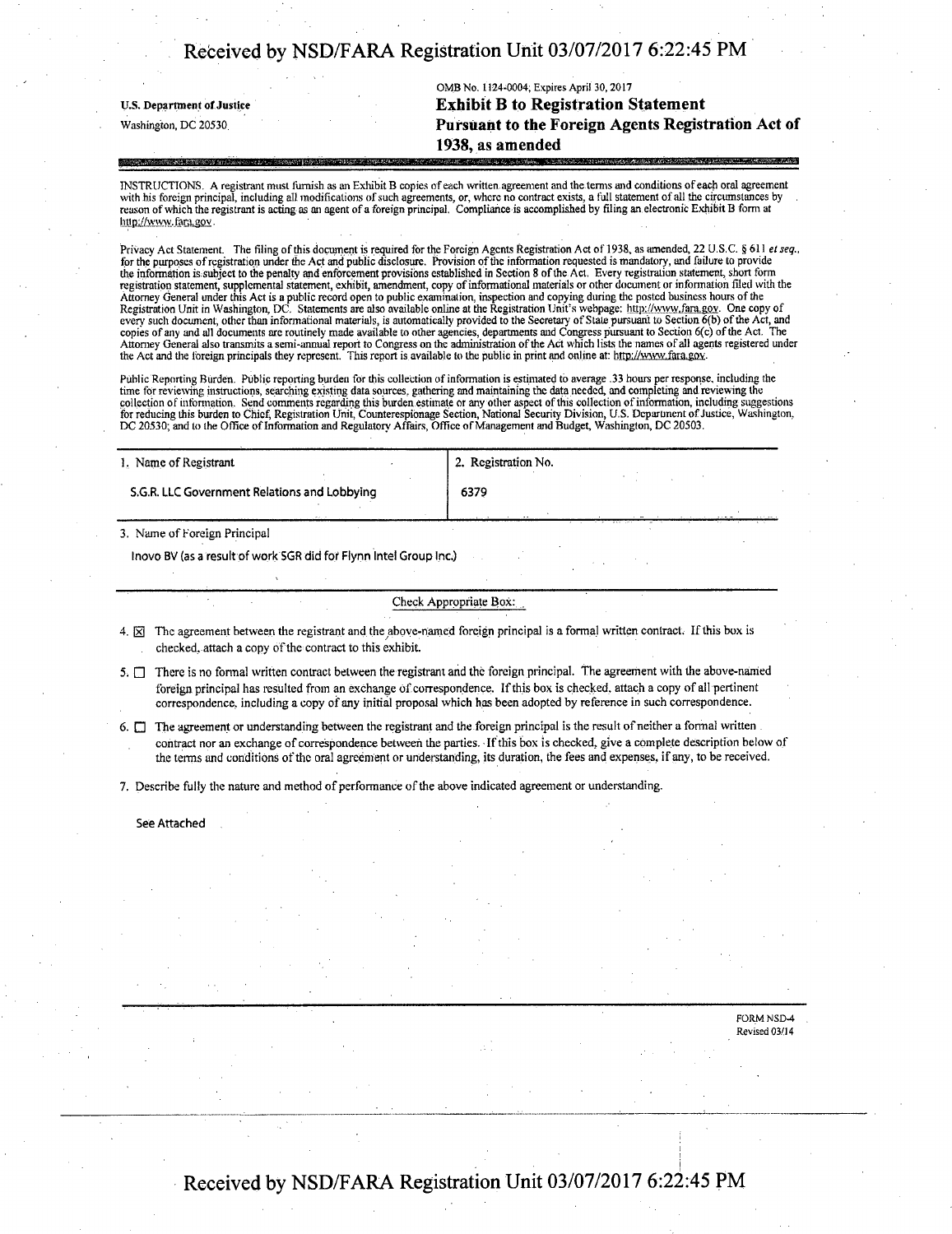8. Describe fully the activities the registrant engages in or proposes to engage in on behalf of the above foreign principal.

See Attached

9. Will the activities on behalf of the above foreign principal include political activities as defined in Section 1(o) of the Act and in the footnote below? Yes  $\boxtimes$  No  $\Box$ the footnote below? Yes  $\times$ 

If yes, describe all such political activities indicating, among other things, the relations, interests or policies to be influenced together with the means to be employed to achieve this purpose.

See Attached

### **EXECUTION**

In accordance with 28 U.S.C. § 1746, the undersigned swears or affirms under penalty of perjury that he/she has read the information set forth in this Exhibit B to the registration statement and that he/she is familiar with the contents thereof and that such contents are in their entirety true and accurate to the best of his/her knowledge and belief.

| Date of Exhibit B | Name and Title                                                                                                                                                                                                                                                                                                                                                                                                                                                                                                                                                            | Signature                                                                                                                                                                                                                                                                                                                                                                                                                |  |
|-------------------|---------------------------------------------------------------------------------------------------------------------------------------------------------------------------------------------------------------------------------------------------------------------------------------------------------------------------------------------------------------------------------------------------------------------------------------------------------------------------------------------------------------------------------------------------------------------------|--------------------------------------------------------------------------------------------------------------------------------------------------------------------------------------------------------------------------------------------------------------------------------------------------------------------------------------------------------------------------------------------------------------------------|--|
| 3/2/2017          | James C. Courtovich, Managing Partner                                                                                                                                                                                                                                                                                                                                                                                                                                                                                                                                     | $\bigcap_{n\in\mathbb{Z}}\bigcup_{n\in\mathbb{Z}}\bigcap_{n\in\mathbb{Z}}\bigcap_{n\in\mathbb{Z}}\bigcap_{n\in\mathbb{Z}}\bigcap_{n\in\mathbb{Z}}\bigcap_{n\in\mathbb{Z}}\bigcap_{n\in\mathbb{Z}}\bigcap_{n\in\mathbb{Z}}\bigcap_{n\in\mathbb{Z}}\bigcap_{n\in\mathbb{Z}}\bigcap_{n\in\mathbb{Z}}\bigcap_{n\in\mathbb{Z}}\bigcap_{n\in\mathbb{Z}}\bigcap_{n\in\mathbb{Z}}\bigcap_{n\in\mathbb{Z}}\bigcap_{n\in\mathbb{Z$ |  |
| party.            | Footnote: "Political activity," as defined in Section 1(o) of the Act, means any activity which the person engaging in believes will, or that the person intends to, in any way influence<br>any agency or official of the Government of the United States or any section of the public within the United States with reference to formulating, adopting, or changing the<br>domestic or foreign policies of the United States or with reference to the political or public interests, policies, or relations of a government of a foreign country or a foreign political |                                                                                                                                                                                                                                                                                                                                                                                                                          |  |
|                   |                                                                                                                                                                                                                                                                                                                                                                                                                                                                                                                                                                           |                                                                                                                                                                                                                                                                                                                                                                                                                          |  |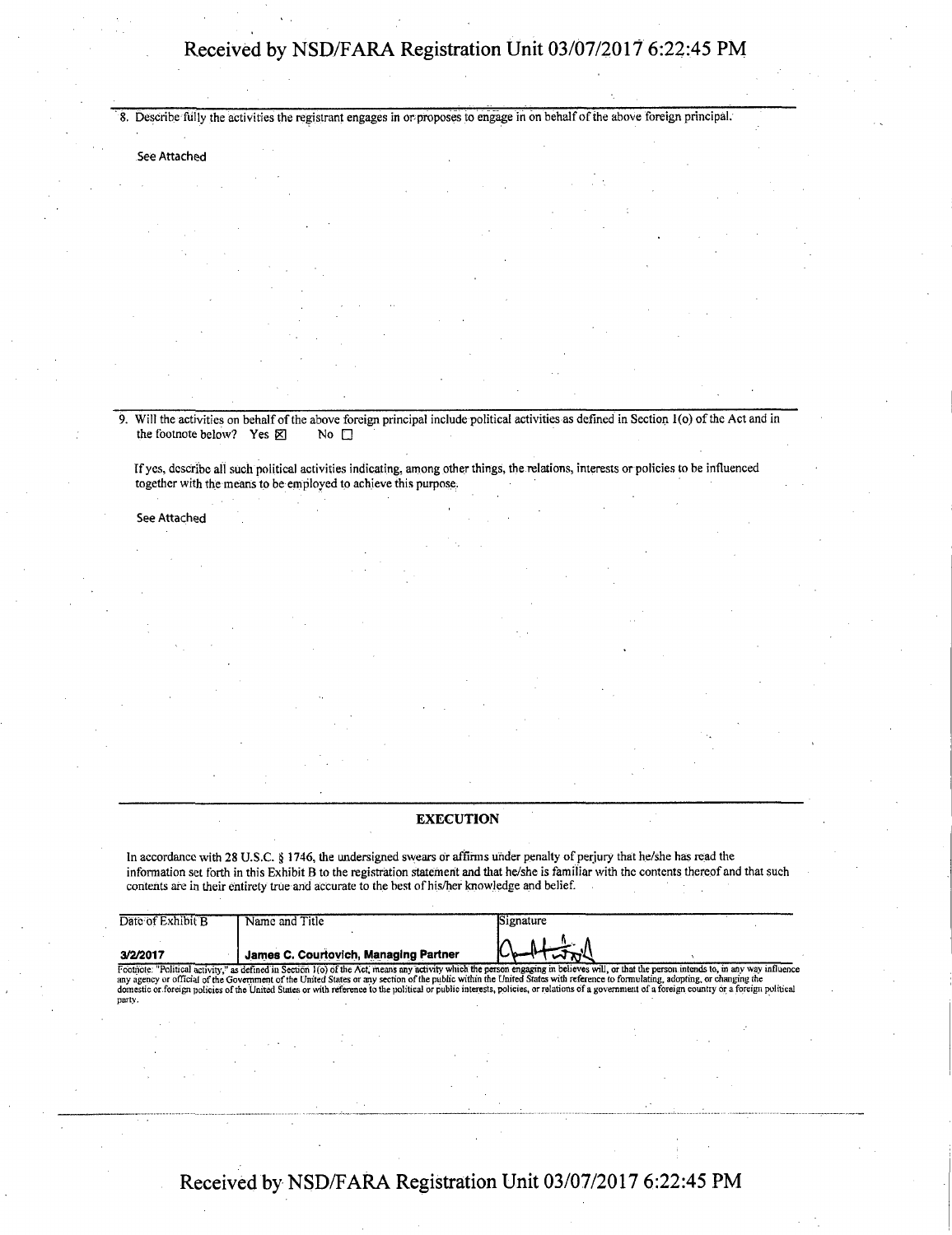### **Attachment to Exhibit B**

Note: Effective October 2016, SGR LLC Government Relations and Lobbying ("SGR") elected to register under the Lobbying Disclosure Act ("LDA") for a subcontracting project from Flynn Intel Group ("FIG"), which had been hired by Inovo BV. SGR registered under the LDA based on information it received from FIG and based on the fact that FIG registered under the LDA for its work for Inovo BV. SGR understood from FIG that Inovo BV is a private entity not owned or controlled by a foreign government. Recently, SGR learned that FIG now plans to file under the Foreign Agents Registration Act ("FARA") for its work for Inovo BV. FIG has explained that this is due to the subject matter of the overall engagement between FIG and Inovo BV. Because SGR's work under the subcontract related to FIG's engagement with Inovo BV, SGR is also now filing under FARA.

### Responses to Items 7-9.

In late September 2016, FIG hired SGR to provide services to FIG. SGR and FIG entered into a contract formalizing the scope of this work in early October 2016. Pursuant to SGR's contract with FIG, SGR agreed to perform public affairs work designed to encourage and strengthen relations between the governments and business communities of the United States, Turkey, and Europe. This work included research and analysis of the political environment and related third party groups in the United States. It also included providing strategic support for message development and communications strategies, including government and media outreach. SGR understood that the goal of these efforts was to improve the business climate and investment opportunities related to Turkey by demonstrating stability. SGR received no direction, input, or funding from anyone other than FIG.

Pursuant to SGR's contract with FIG, SGR performed research, support, and outreach activities for a period of time that was less than two months. Contacts with media personnel and government officials are summarized in the below chart. As part of these efforts, SGR engaged several journalists and policy-makers on national security and education issues concerning how these related to the relationships between the countries of Turkey and the United States. SGR also researched and analyzed the effect of Mr. Fetullah Gulen's presence in the United States in this context. It monitored media and policy updates as they related to Mr. Gulen and charter schools to assist in advance planning related to a public affairs campaign designed to provide information regarding these issues. Also, at the specific request of FIG, SGR created a graphic summarizing important issues based on publicly available materials. SGR exchanged multiple versions of this graphic with FIG that included revisions based on FIG's feedback and input. SGR did not publish or otherwise disseminate this graphic or any other materials based on the above work.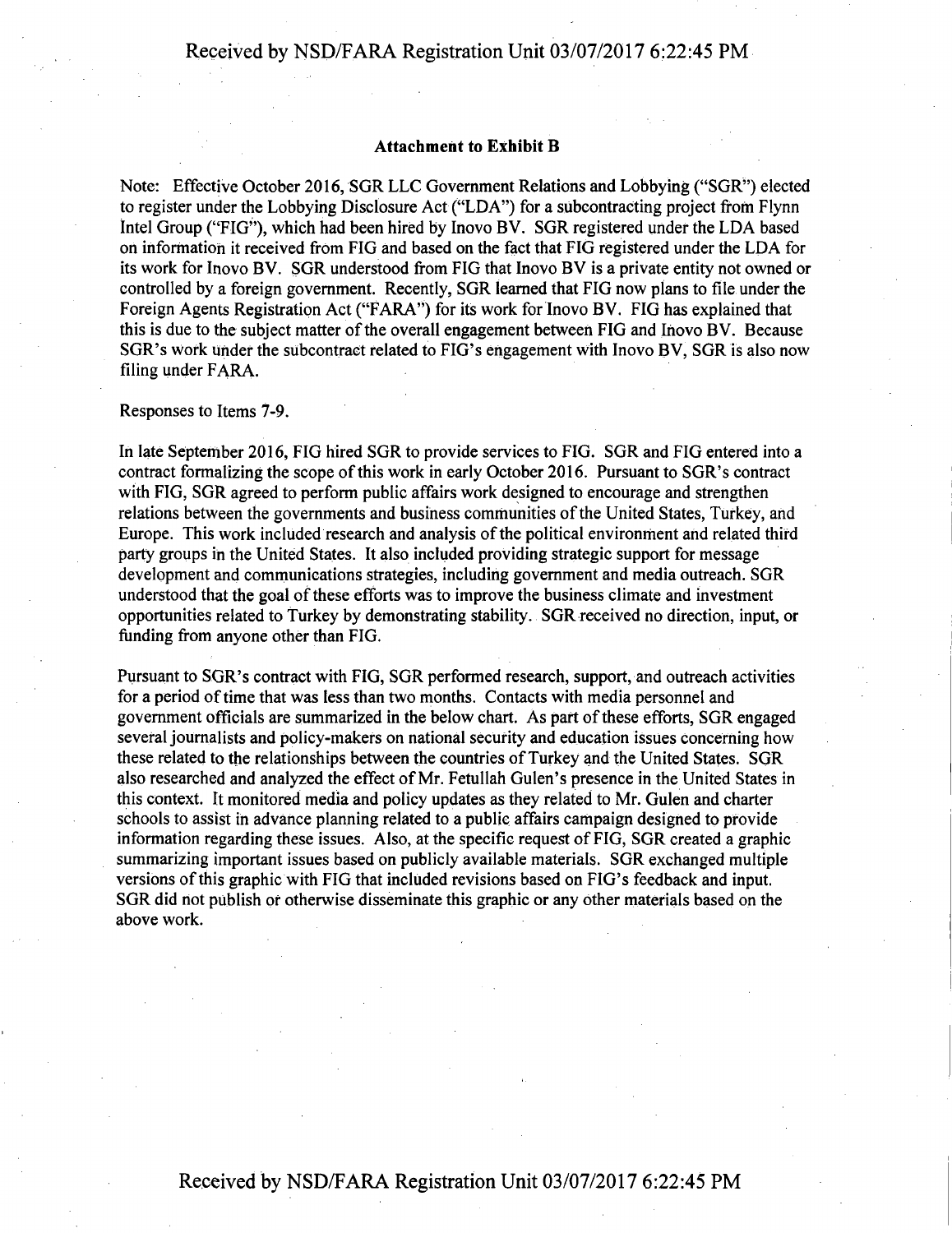| Date                           | Contact                     | Contact Title                                         | Outreach Description                                                               |
|--------------------------------|-----------------------------|-------------------------------------------------------|------------------------------------------------------------------------------------|
| October 11-12, $\vert$<br>2016 | Tim Griffin                 | Lt. Gov. Arkansas                                     | E-mails regarding media coverage related to<br>charter schools                     |
| October 12.<br>2016            | Michael<br><b>Stratford</b> | Politico Morning<br>Edition                           | E-mail about media coverage related to charter<br>schools                          |
| October 13-14,<br>2016         | Tim Griffin                 | Lt. Gov. Arkansas                                     | E-mail and a telephone conversation about<br>charter schools                       |
| October 27,<br>2016            | <b>Miles Taylor</b>         | Staff, House<br><b>Homeland Security</b><br>Committee | Introduction meeting at FIG; discussion<br>regarding H1B visas and charter schools |
| November 7,<br>2016            | Taylor<br>Shapiro           | <b>Washington Post</b>                                | E-mail about possible meeting                                                      |

SGR received three payments from FIG under the contract. It received \$15,000 on September 28, 2016; \$10,000 on October 20, 2016; and \$15,000 on November 15, 2016. SGR disbursed \$177.95 related to this work, for multiple Uber rides from October 4, 2016 through October 27, 2016.

On or about November 7, 2016, an employee at FIG contacted SGR to request assistance in placing an opinion piece that General Michael Flynn had written. As standard practice, SGR confirmed with FIG that the document was written within the company (a question that would be asked by any op-ed page editor). In recent discussions, FIG has explained that this article was not written under the direction or control of Inovo BV; rather it was an issue on which General Flynn wanted to opine. SGR assisted FIG by contacting The Hill to secure publication. Further, SGR e-mailed multiple U.S. and international media contacts with a copy of the article once it was published in The Hill.

By its terms, SGR's contract with FIG ran from September 20, 2016 through December 20, 2016. SGR completed all work related to this contract within the first two months of its term. SGR's work relating to FIG and Inovo BV and its indirect relationship with Inovo BV stopped at the same time as FIG suspended its operations, which was in November 2016.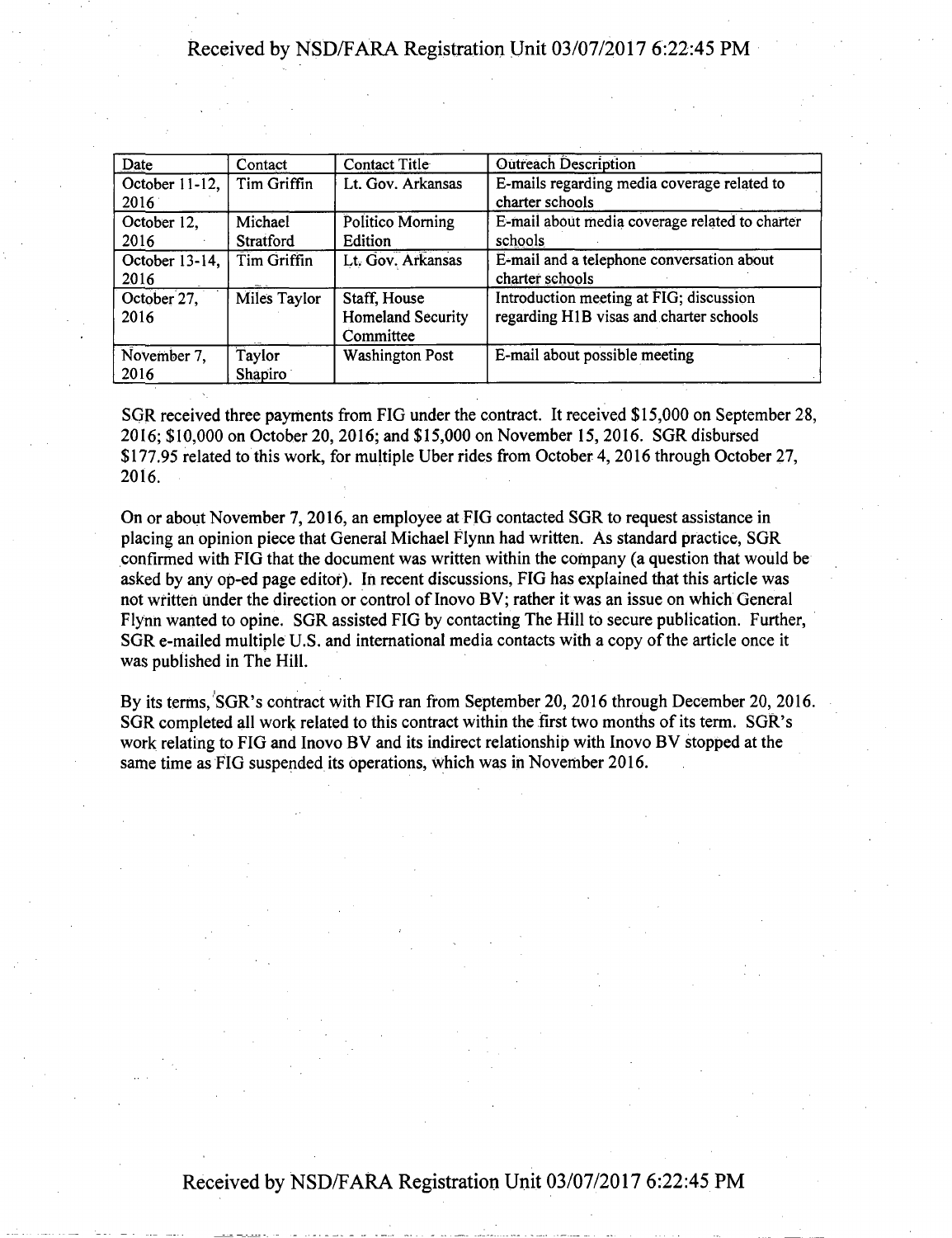

FLYNN INTEL GROUP INC.

# **Independent Advisory Services Agreement**

This agreement is executed by and between Flynn Intel Group, inc., a U.S. entity with its principal offices located at 44 Canal Center Plaza, Suite 400, Alexandria, Virginia, 22314 hereinafter called The "company" and S.G.R, LLC Government Relations and Lobbying, a U.S. company with its principal offices located at 1775 I St NW,. Suite 410, Washington D.C. 20006, hereinafter called "advisor" or "SGR" on this date, September 20, 2016; Together, the Company and the advisor shall be referred to as the "parties" in this agreement

### Nature of the relationship between the client and the advisor

The advisor is not an employee of ah agent of the Company. The advisor is an independent contractor, engaged for specific purpose of providing services defined in the scope of services paragraph of this agreement for a specified period of time as described In the term and termination paragraph of this agreement

### Scope of services

SGR will work with the Company to develop and execute a public affairs plan to encourage and strengthen relations between the, governments and business communities Of Turkey, Europe and the United States. Activities will include but are not.limited to the distribution of fact-based, actionable intelligence:to targeted government officials and media in order to:

- Provide new and proprietary information arid resources to relevant congressional committees, leadership, and Executive Branch officials.
- Leverage SGR's network of U.S. and international media contacts to obtain positive coverage that positions Turkey, and its adversaries, in an accurate light.
- Develop independent and credible surrogates to offer favorable, independent views about Turkey and the root causes of the country's ongoing political turmoil.

### Term and termination

This agreement is effective as of September 20, 2016 and shall continue in effect for a period of 90 days until December 20, 2016. Parties to this agreement may terminate this agreement with or without cause at any time. Notifications may be made through electronic mail addressed to each party's respective electronic email address.

### **Compensation**

As compensation for the performance of the services described above, SGR will be paid \$30,000. Payment for services shall correspond to specific deliverables at defined time interval. Team Leaders to define deliverables and time targets.

**i**